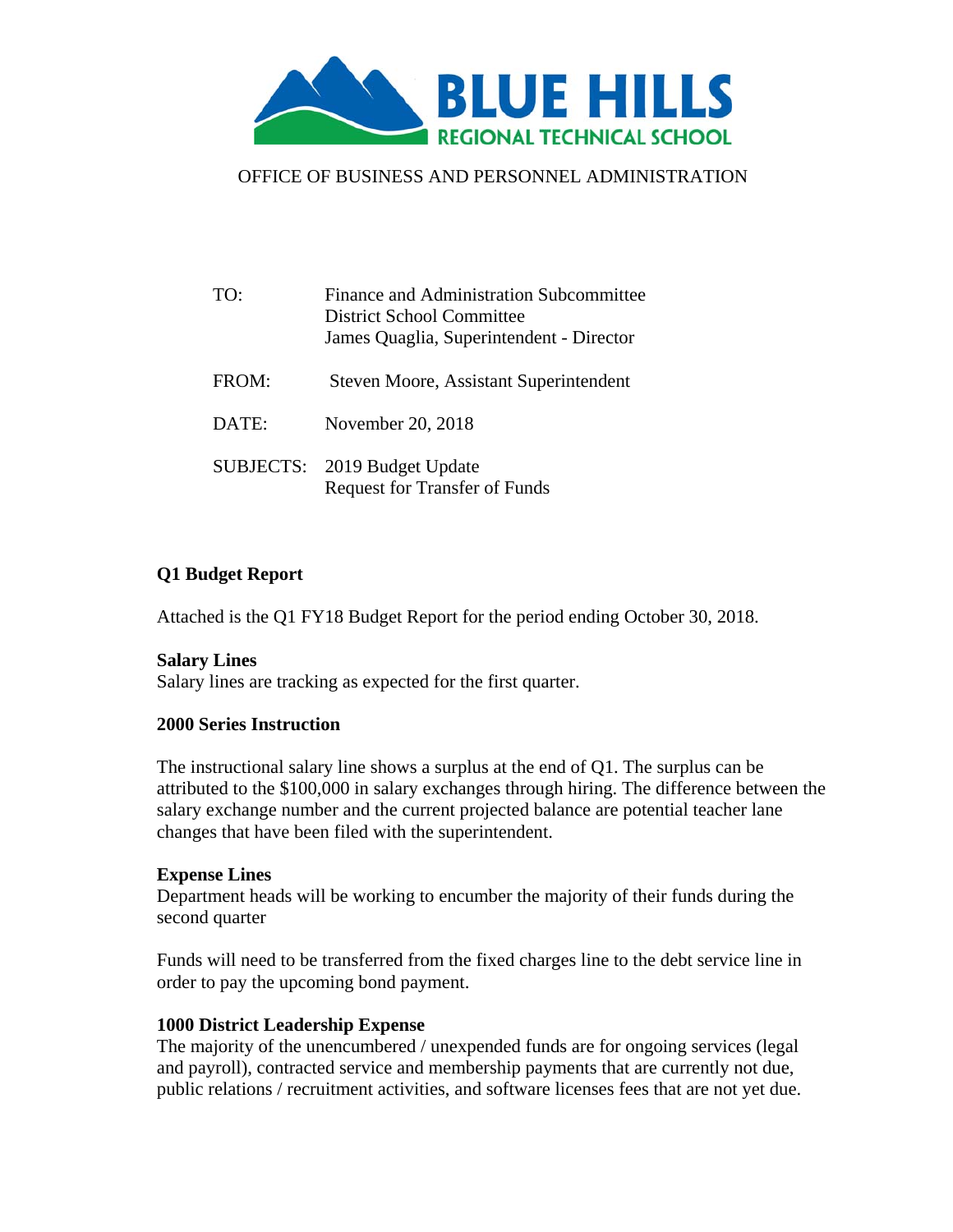# **2000 Instructional Expense**

Department heads are in the process of evaluating needs and in encumbering funds. Typically these accounts carry a high remaining balance into the third quarter.

#### **3000 Student Services Expense**

The majority of the unencumbered funds are for athletic related transportation, officials and materials.

# **4000 Plant Operation and Maintenance Expense**

The majority of the unencumbered funds relate to building and vehicle maintenance.

# **5000 Fixed Costs Expense**

These series cover insurance and benefit related costs. A surplus is possible in these accounts at year end. BAN payments are considered a 5000 series expense

# **8000 Debt Service Expense**

A transfer is necessary from the 5000 series BAN debt service line to cover the bonding cost payment due in the second quarter. This is the final debt payment for this fiscal year.

# **Request to Transfer Funds**

In building the 2019, budget the district allocated \$300,000 for BAN payments and \$100,000 for Bond payments. Bond payments will need an additional \$216,963 in funding for to cover the January payment. This is only a change in accounts not a change in purpose for these funds, as they were originally allocated for debt payment

# **Motion to transfer funds**

| Decrease the budget of the 5000 Fixed Charges Series by: | \$216,963 |
|----------------------------------------------------------|-----------|
| Increase the budget of the 8000 Debt Service Series by:  | \$216,963 |